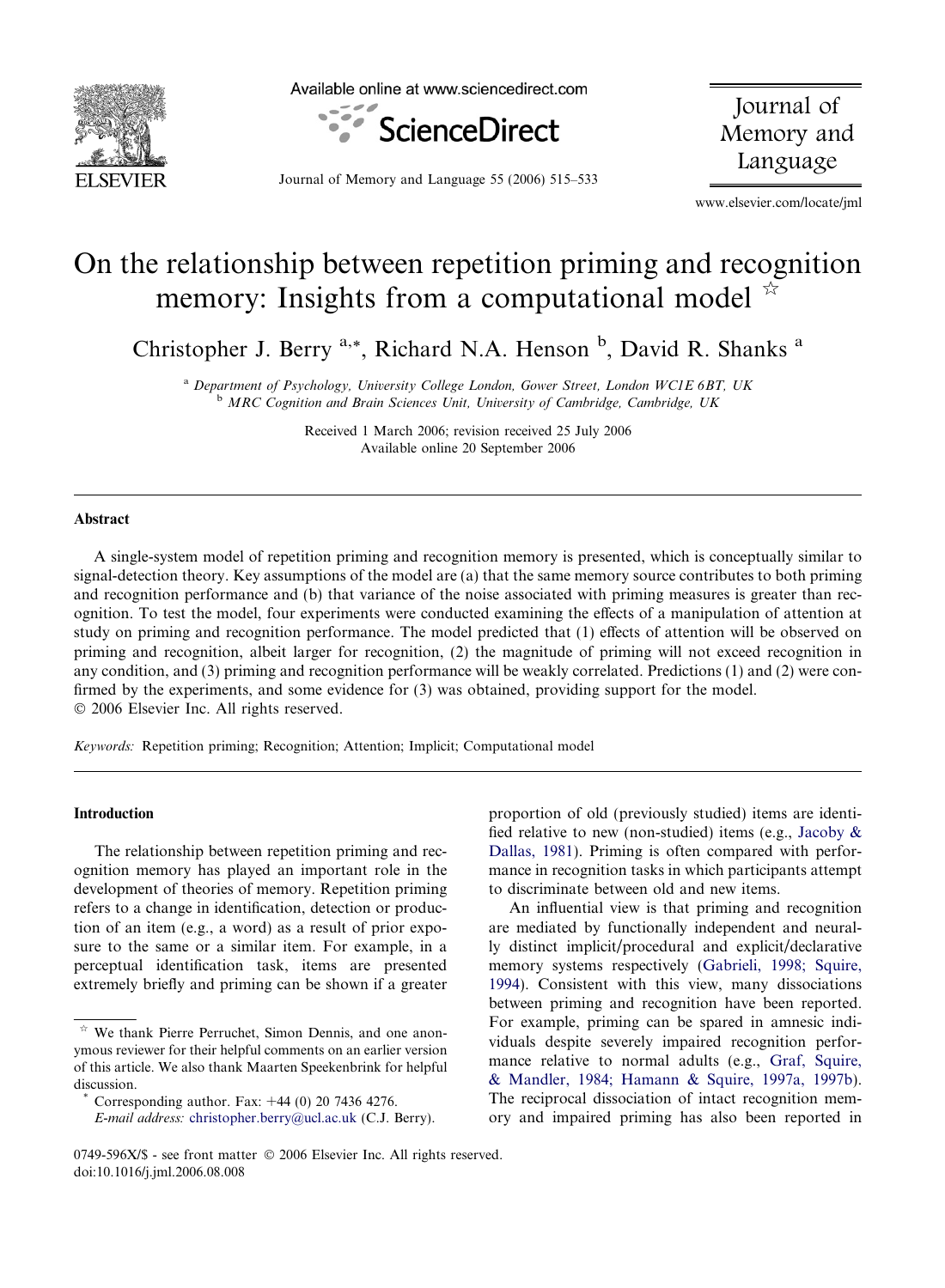individuals with occipital lobe damage [\(Gabrieli, Fle](#page--1-0)[ischman, Keane, Reminger, & Morrell, 1995; Keane,](#page--1-0) [Gabrieli, Mapstone, Johnson, & Corkin, 1995\)](#page--1-0), constituting a double dissociation between priming and recognition in these individuals and amnesics. Furthermore, functional dissociations have also been reported in controls, for example, deeper levels of processing of study items can effect recognition memory but have little or no effect on priming (e.g., [Jacoby & Dallas, 1981](#page--1-0); for reviews see [Richardson-](#page--1-0)[Klavehn & Bjork, 1988; Roediger & McDermott,](#page--1-0) [1993](#page--1-0)).

Contrary to the multiple-systems view, single-system accounts of priming and recognition explain dissociations such as these in terms of the unique ways in which different memory tasks make demands on a common underlying system [\(Buchner & Wippich, 2000;](#page--1-0) [Kinder & Shanks, 2001, 2003; Shanks & Perruchet,](#page--1-0) [2002](#page--1-0)). For example the simple recurrent network (SRN) model, a single-system connectionist model of priming and recognition [\(Kinder & Shanks, 2001,](#page--1-0) [2003](#page--1-0)), has been shown to account for the double dissociation shown in amnesics and occipital-lobe-damaged individuals. [Kinder and Shanks \(2003\)](#page--1-0) assumed that amnesics have a generalised learning deficit and that occipital lobe damaged individuals have a deficit of visual processing. The presentation of items in the perceptual identification task was simulated by inputting them to the SRN in degraded form relative to recognition. A double dissociation emerged from the SRN through the way that these factors interacted with the encoded memory representation. Similarly, in normal adults, other single-system models have been successful in accounting for functional dissociations (see [Shanks,](#page--1-0) [2005; Shanks & Perruchet, 2002; Shanks, Wilkinson,](#page--1-0) [& Channon, 2003; Zaki, Nosofsky, Jessup, & Unver](#page--1-0)[zagt, 2003](#page--1-0)).

In this article, we add to the single-system account of priming and recognition by considering whether the effects of an attentional manipulation at study on priming and recognition can be accounted for by a single-system computational model. In the past, manipulations of attention at study have produced patterns of priming and recognition performance that may be challenging for a single-system account and we now briefly review some of this evidence.

### Effects of attention on priming and recognition

Recognition performance for less-attended study items is typically impaired compared to attended items. For example, if participants must perform a concurrent task during the study phase, if attention is diverted away from a target to a different spatial location, or if working memory is loaded during the study phase, then recognition performance is typically impaired relative to non-divided attention conditions. The evidence regarding the influence that attentional manipulations at study have on priming, however, is mixed. Some studies have dissociated priming and recognition with attentional manipulations, finding effects on recognition but none on priming ([Jacoby, Woloshyn, & Kel](#page--1-0)[ley, 1989; Kellogg, Newcombe, Kammer, & Schmitt,](#page--1-0) [1996; Mulligan & Hartman, 1996; Parkin, Reid, &](#page--1-0) [Russo, 1990; Parkin & Russo, 1990; Russo & Parkin,](#page--1-0) [1993; Schmitter-Edgecombe, 1996a, 1996b; Szymanski](#page--1-0) [& MacLeod, 1996; Wolters & Prinsen, 1997\)](#page--1-0). Many of these studies have used dual-task manipulations at study (see below). In contrast, studies that have found effects on priming ([Bentin, Moscovitch, & Nirhod,](#page--1-0) [1998; Berry, Shanks, & Henson, 2006; Crabb & Dark,](#page--1-0) [1999; Crabb & Dark, 2003; Eich, 1984; Hawley &](#page--1-0) [Johnston, 1991; Johnston & Dark, 1985; MacDonald](#page--1-0) [& MacLeod, 1998; Mulligan, 2002, 2003; Phaf, Mul,](#page--1-0) [& Wolters, 1994; Rajaram, Srinivas, & Travers, 2001;](#page--1-0) [Stone, Ladd, Vaidya, & Gabrieli, 1998; Stone, Ladd,](#page--1-0) [& Gabrieli, 2000\)](#page--1-0) often use selective attention manipulations at study. But despite this inconsistency, it is fairly clear that attentional effects are weaker on priming than on recognition.

Considering dual-task manipulations, [Parkin et al.](#page--1-0) [\(1990\)](#page--1-0), for example, required participants to carry out a sentence verification task (decide whether visually presented sentences made sense) under full- or divided-attention conditions at study. In the full attention condition, participants simply carried out the verification task. In the divided attention condition, participants carried out the verification task but also monitored a series of tones, occurring randomly every 3–7 s, and indicated for each one whether it was high, medium or low in pitch. Recognition performance was impaired by the manipulation, whereas priming in a word-fragment completion task was significant and unaffected by the study manipulation. This dissociation was interpreted by [Parkin et al. \(1990\)](#page--1-0) within the implicit-explicit memory distinction to suggest that priming (a form of implicit memory) does not depend on attention at encoding, but recognition (a form of explicit memory) does. Similar conclusions from dissociations such as this have been drawn by other researchers (e.g., [Kellogg et al., 1996; Parkin & Russo,](#page--1-0) [1990; Szymanski & MacLeod, 1996; Wolters & Prinsen,](#page--1-0) [1997](#page--1-0)).

This finding is typical of studies that manipulate attention at study by requiring participants to perform some concurrent task (e.g., tone-monitoring, digit-monitoring, performing addition sums, or maintaining a string of digits in working memory). Under these types of study conditions, priming has been found to be unaffected relative to full-attention conditions as measured in perceptual priming tasks such as word-fragment-completion [\(Mulligan, 1998; Mulligan & Hartman, 1996](#page--1-0)),